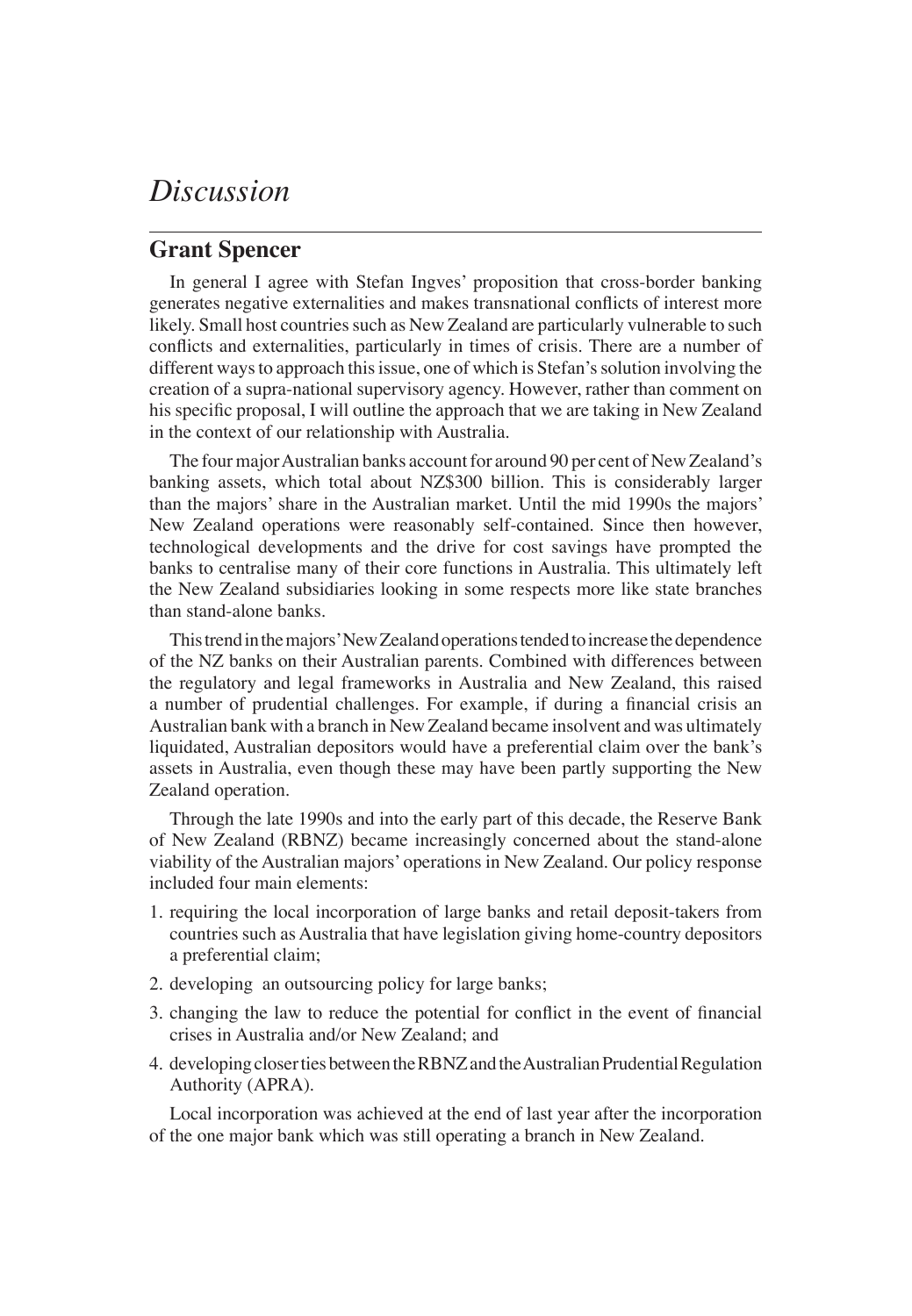The key element of the outsourcing policy is the requirement that large banks must have the legal and practical ability to control and execute any outsourced functions sufficient to achieve the following, even in the event of stress or failure:

- settling outstanding obligations;
- controlling the core retail New Zealand dollar banking transactions; and
- controlling risk management functions such as data management and financial monitoring.

The RBNZ's approach to this policy has been focused on outcomes. This means that banks do not necessarily have to locate their systems within New Zealand. However, if important functions remain in Australia, the New Zealand subsidiary must still have legal access and control during a crisis. Discussions are ongoing about the arrangements necessary to support such outcomes.

I would also say that we have taken a more flexible approach to the question of the location of wholesale banking systems in New Zealand than we have to the location of retail banking systems. This is because we believe that the benefits of locating wholesale systems offshore are likely to exceed the potential risks. We also take into account the trade-off here between stability and efficiency and so we focus on core capabilities and transactions.

In the legislative arena we have worked with our friends at APRA and the Australian Treasury to bring about changes to the *Reserve Bank of New Zealand Act 1989*, the *Australian Prudential Regulation Authority Act 1998* and the Australian *Banking Act 1959*; all of which occurred late last year. There are two main elements to these legislative changes. The first is that both APRA and the RBNZ are now required to support each other in carrying out their statutory responsibilities relating to financial stability. The second requires the two supervisory authorities to avoid actions likely to have a detrimental effect on the stability of the other country's financial system, where practicable. These changes will not necessarily avoid conflict altogether, but at least we have developed a legal framework whereby each supervisory authority is required to take into account the other country's circumstances during a crisis.

Finally, we are working toward closer trans-Tasman ties in general, with perhaps the best example being the establishment of the Trans-Tasman Council on Banking Supervision in 2005 (members of which are the Australian Treasury, the New Zealand Treasury, the RBNZ, the RBA and APRA). This council meets twice a year, with its initial focus being the legislative changes I mentioned earlier and more recently investigating whether there are protocols and rules that can improve our ability to deal with a crisis. We are also fostering closer links with APRA through staff secondments, increased frequency of meetings, participating in each other's visits to the large banks and our Memorandum of Understanding relating to information sharing and collaboration on supervision issues.

In conclusion, the RBNZ's aim is to recognise the trend towards globalisation of financial services while at the same time giving protection to the core New Zealand banking system in the face of external shocks. The banking system in New Zealand is an important infrastructure asset and we need to protect its effectiveness. Different